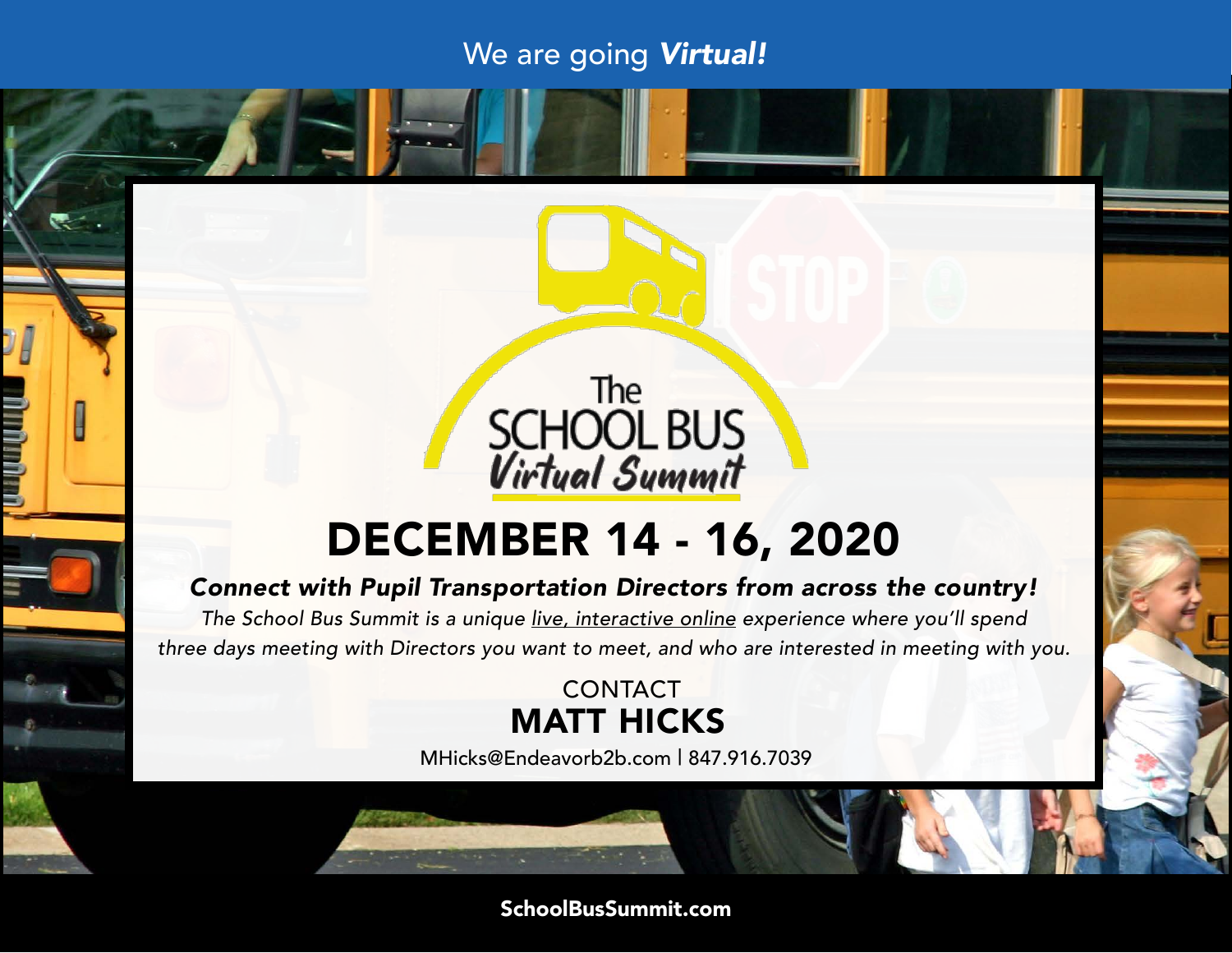



### The perfect prospect match starts here!

The School Bus Summit is your proven way to engage with decision-makers.

It is a unique event where you will share three days of live, private meetings and activities with interested Fleet Directors online!

#### HOW IT WORKS

We screen and interview all Fleet and Transportation Directors applicants to understand what they need, and what they want. It's a qualification process you won't find at any other industry event.

- You and your prospects will be matched with a custom agenda of live meetings
- You will receive profiles of each prospect including their acquisition plans for the next 6 to 18 months
- Prospects will receive a description of the capabilities you provide

# OUR PROPRIETARY MATCHING SYSTEM WILL **WARD MATT HICKS**<br>GENERATE YOUR PERSONALIZED AGENDA

#### WHAT TO EXPECT

- One-to-one meetings
- Opportunity to engage directors during the interactive roundtable discussion and open networking time
- Lead generation for up to 3 months after event
- Limited competition
- The opportunity to condense six months of sales meetings into three days of highly-focused meetings with the right
- decision-makers
	- MHicks@Endeavorb2b.com | 847.916.7039 **CONTACT**

#### SchoolBusSummit.com